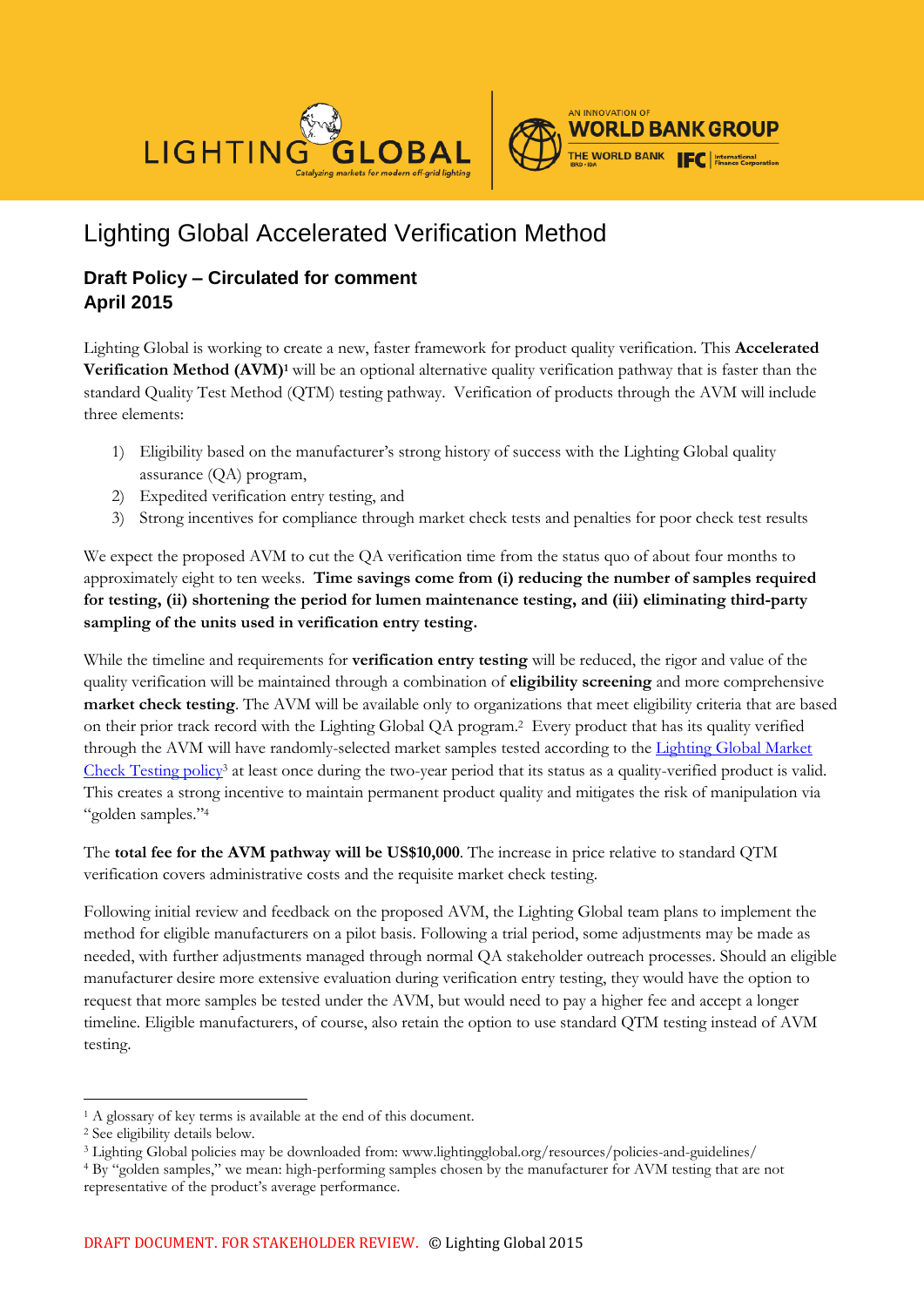**The proposed AVM testing pathway** is divided into five main components:

- 1. Meeting eligibility requirements
- 2. Verification entry testing under AVM
- 3. Lighting Global program support (for products that pass)
- 4. Guaranteed market check testing
- 5. Consequences of non-compliance under the AVM

## **1. Eligibility Requirements**

This section includes a summary of eligibility criteria and requirements that companies must meet to use the AVM.

These eligibility criteria are intended to identify companies that have a consistent track record for quality within the Lighting Global QA Program and to reduce the risk that products submitted for AVM will fail during market check testing. This practice helps protect the value of the quality assurance verification for products that are covered by the Lighting Global framework along with protecting the interests of off-grid lighting product buyers. This practice also ensures that manufacturers establish reliable quality control processes and a full understanding of the Lighting Global QA program before they attempt to operate under the AVM, which carries greater downstream noncompliance consequences.<sup>5</sup>

- **The manufacturer must have a good track record with the Lighting Global program:**
	- The company must be a current Lighting Global Associate.
	- o The company must have had **at least three products that have met the Lighting Global Quality Standards** through QTM testing (different model generations in the same product line may count as separate products for this criterion, provided that full QTM testing was used to evaluate the products in each case). **At least one of these products must currently meet the Quality Standards** (i.e., at least one existing product made by the company must be posted on the Lighting Global website and have a Standardized Specification Sheet at the time that the new product is submitted for evaluation)
	- o The company must have **no products that failed AVM tests, QTM tests or market check tests** in the past two years<sup>6</sup>
	- o The company must have a **history of professional conduct** in the market and open, honest communication with the Lighting Global/Lighting Africa/Lighting Asia teams

## **2. Verification Entry Testing Under AVM**

To participate in verification entry testing under the AVM manufacturers must carry out the following steps:

- **Contact the Lighting Global QA team:** Manufacturers will first contact the Lighting Global QA team to clarify the terms of testing under the AVM method and coordinate testing.
- **Submit Products:** Manufacturers will submit six product units to allow for verification entry testing with a **sample size of two** for each test. All samples **must be representative of the final products** that the manufacturer plans to distribute. Note that the number of samples required for this testing is considerably smaller than the number required for QTM testing (18 product units in order to achieve a sample size of six for each test). Note also that the random sampling procedure used in the QTM process will not be required.
- **Provide Company and Product Information:** Manufacturers will provide routine information requested on the manufacturer information form, along with information related to their intended markets and distributors to assist with sample collection for market check testing, as described above.

<u>.</u>

<sup>5</sup> See the "Consequences of non-compliance" section below.

<sup>6</sup> See the definitions of failed tests in the Glossary section below.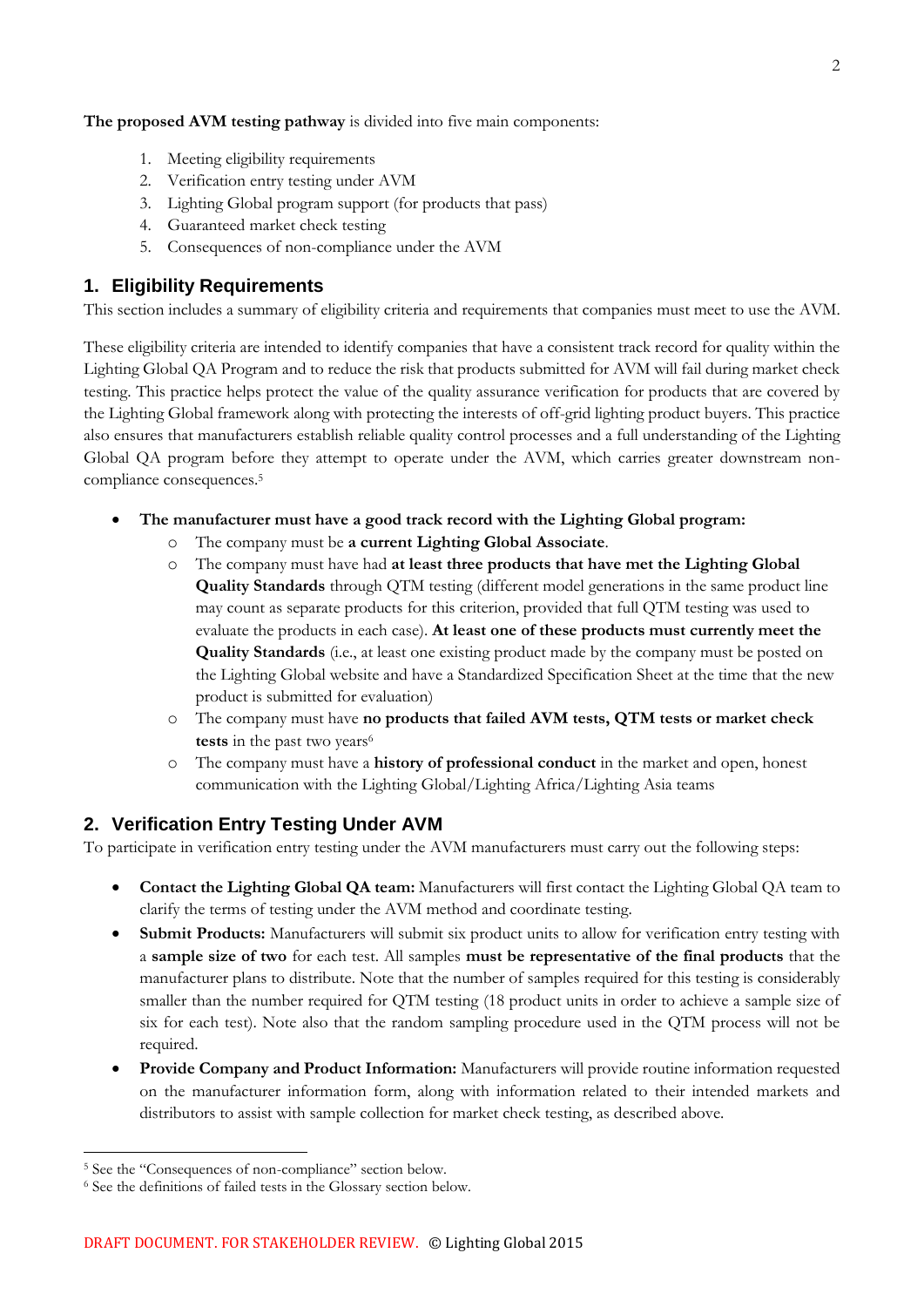#### **Provide Declarations:**

- o Upon submission of the product for AVM testing, the company will be required to sign a declaration certifying that: A) the samples provided for testing are an accurate and true representation of the final production model, B) are from a full production run in which the manufacturer has cumulatively produced at least 1000 units of the same product model, C) are representative of what they plan to distribute, and D) the product is expected to meet the Lighting Global Minimum Quality Standards.
- **Manufacturers must submit documentation to assist with market check testing, including, but not limited to:**
	- o An annual report listing the main markets in which their quality-verified products are being sold, differentiated by product model name
	- o The names and contact details of the principal distributors to whom they sell their products
	- o Annual shipment figures (for the previous year) of quality-verified products
	- o The intended markets and distributors that will be used for the product under test

All non-public information, as always, will be managed by the Lighting Global QA team in a way that ensures confidentiality. The exception to this is that manufacturers will grant the Lighting Global QA team authorization to contact any distributor on the supplied list to facilitate the pursuit of market check testing enquiries and may be asked to alert distributors to this arrangement and to request their full cooperation with the Lighting Global market check testing process. Note, that, **in the event that the Lighting Global QA team experiences persistent difficulties in identifying and accessing product samples for market check testing, they reserve the right to rescind a manufacturer's AVM eligibility.**

 **Pay Fees:** Manufacturers will pay a fixed-price quality assurance fee of US\$10,000.<sup>7</sup> This quality assurance fee covers two separate activities; one portion of the fee covers verification entry testing and the other covers the verification process and market check testing. Initially, all AVM-related testing will be conducted through submissions to Lighting Global designated test laboratories. In other words, manufacturers will not have the option to conduct AVM verification entry testing through an approved independent test laboratory, though this testing route may be a possibility in the future (see the Lighting Global Product [Testing Policy](http://www.lightingglobal.org/wp-content/uploads/2013/12/LG_Product-Testing-Policy_v1.1.pdf) for more details).

#### **The Lighting Global QA team will:**

- **Test Products:** Testing will be done using procedures described in the most recent edition of IEC 62257- 9-5. Testing will be equivalent to conducting an Initial Screening Method (ISM) test with a sample size of two. Initial screening method tests involve the same procedures as QTM tests, except that the Lumen Maintenance test is for 500 hours instead of 2000 hours and the random sampling requirement is not applied.
- **Provide Test Reports and Grant Verification:** Following testing, the manufacturer will receive a detailed test report. If the results from verification entry testing suggest that a product meets the Lighting Global Minimum Quality Standards, the product will be eligible for program support, as described below. If a product fails verification entry testing, the product and manufacturer may be subject to consequences as outlined in Section 5, below.

<sup>-</sup><sup>7</sup> This fee may vary by a modest amount if a product requires a custom test plan.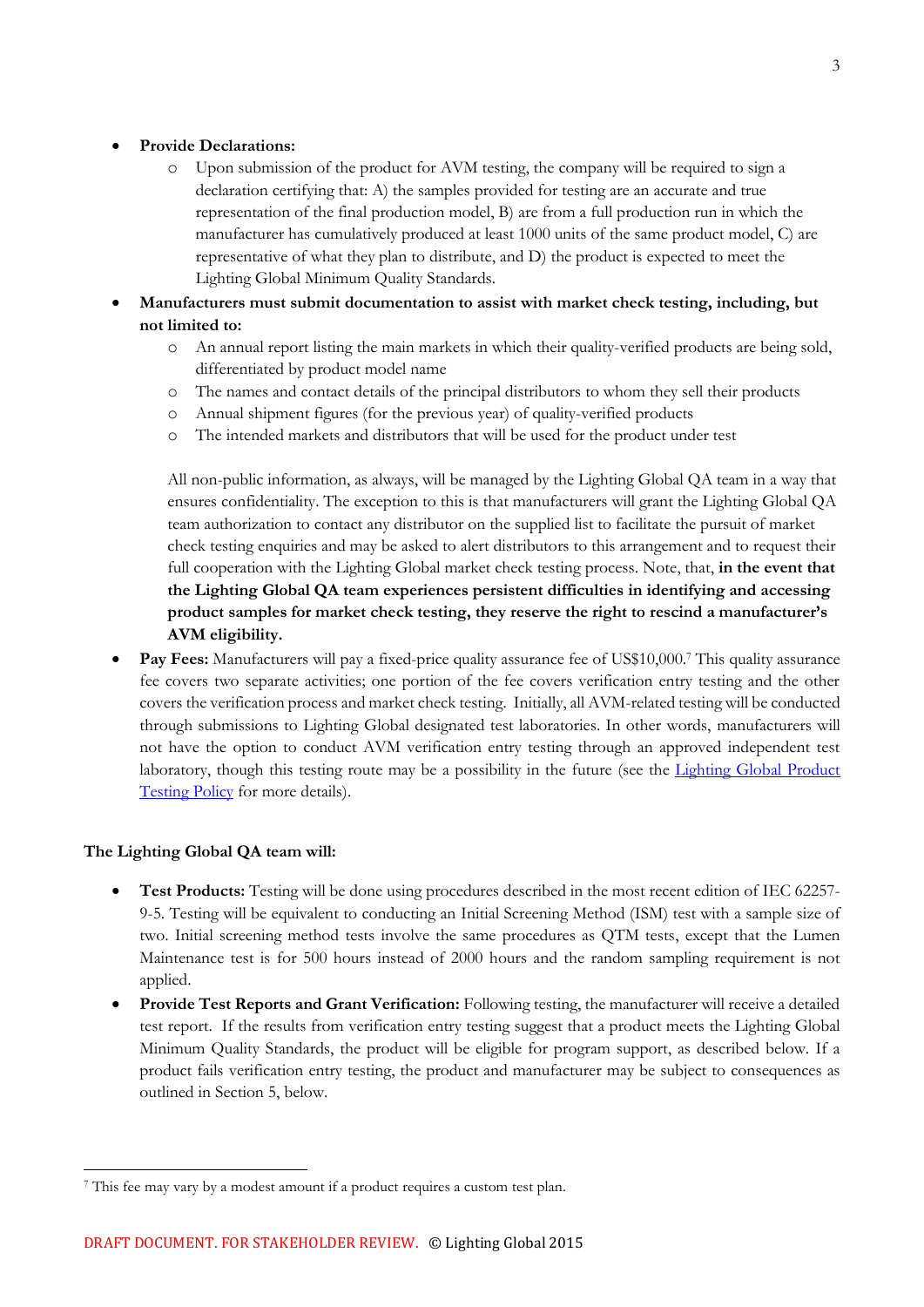## **3. Lighting Global program support**

Products that meet the Lighting Global Quality Standards via AVM entry testing process will immediately be provided with support identical to that available to those that are verified using QTM testing. If the results from verification entry testing suggest that a product meets the Lighting Global Quality Standards, the product will: a) receive a Standardized Specification Sheet and Verification Letter, b) be placed on the Lighting Global website, and c) be potentially eligible for further Program support. This support will continue through a two-year period, or until support is rescinded due to a failure in market check testing. The support may be extended using processes that are available to all companies with QA verified products, as described in the [Policy for Renewing](http://www.lightingglobal.org/wp-content/uploads/bsk-pdf-manager/92_lg_test-renewal-policy-v2.pdf)  [Test Results.](http://www.lightingglobal.org/wp-content/uploads/bsk-pdf-manager/92_lg_test-renewal-policy-v2.pdf)

## **4. Evaluating Compliance via Market Check Testing**

All products tested under AVM will be market check tested and these market check tested products will be expected to perform similarly to or better than the product sample submitted for verification entry testing. Products that fail market check testing will be subject to the consequences of non-compliance.

Market check testing will be conducted for all products within a two-year period, with most being tested within the first year and some being tested more than once within the two-year period. When a product passes a market check test (meaning the initial performance and quality is verified in the market), a test report and short summary of the sampling and testing will be provided confidentially to the manufacturer.

In the event that a product either fails or "conditionally passes" the initial market check test, the manufacturer will be contacted and the results communicated.<sup>8</sup> The manufacturer may then have options of accepting the results and the consequences, providing clarifying information, performing corrective actions, or paying for additional samples to be taken for further check tests to be conducted (as is the standard practice for the current market check testing framework). During the time that further tests are being conducted, at the sole discretion of Lighting Global, the product may be removed from the Lighting Global website and the use of the Lighting Global Verification Letter may not be permitted.

In the event that a product is deemed to have failed or has not corrected the issues resulting in a "conditional pass," the consequences of non-compliance will be effective as described below. If the manufacturer chooses to pay for additional samples to be tested following the initial market check test results, the financial penalties will not be enacted until the full testing is complete.

### **5. Consequences of Non-compliance Under the AVM**

Because AVM relies on limited entry testing and stronger use of market check testing and reputational evidence, it is important that there are strong incentives to discourage abuse of the system at the verification entry testing stage. To ensure that companies only submit products that are very likely to meet the Quality Standards, both financial and non-financial penalties for non-compliance may be used.

Below we list a clear set of consequences of non-compliance. The non-financial penalties reduce the likelihood of repeat (or first-time) offenders. The role of the financial penalties is non-punitive and their levels are therefore set at an amount sufficient to cover the cost of extra market check testing that is necessary to ensure program integrity is maintained in the event of failures. The AVM verification route therefore places even greater emphasis on manufacturers being able to control and maintain their product quality internally than the QTM route.

- **If a product fails an AVM verification entry test** (i.e., does not meet the Minimum Quality Standards) **the following consequences apply:**
	- o The product is not eligible to receive a Standardized Specification Sheet, Verification Letter or other program support.

-

<sup>8</sup> See the definitions of failed tests and "conditional pass" in the Glossary section below.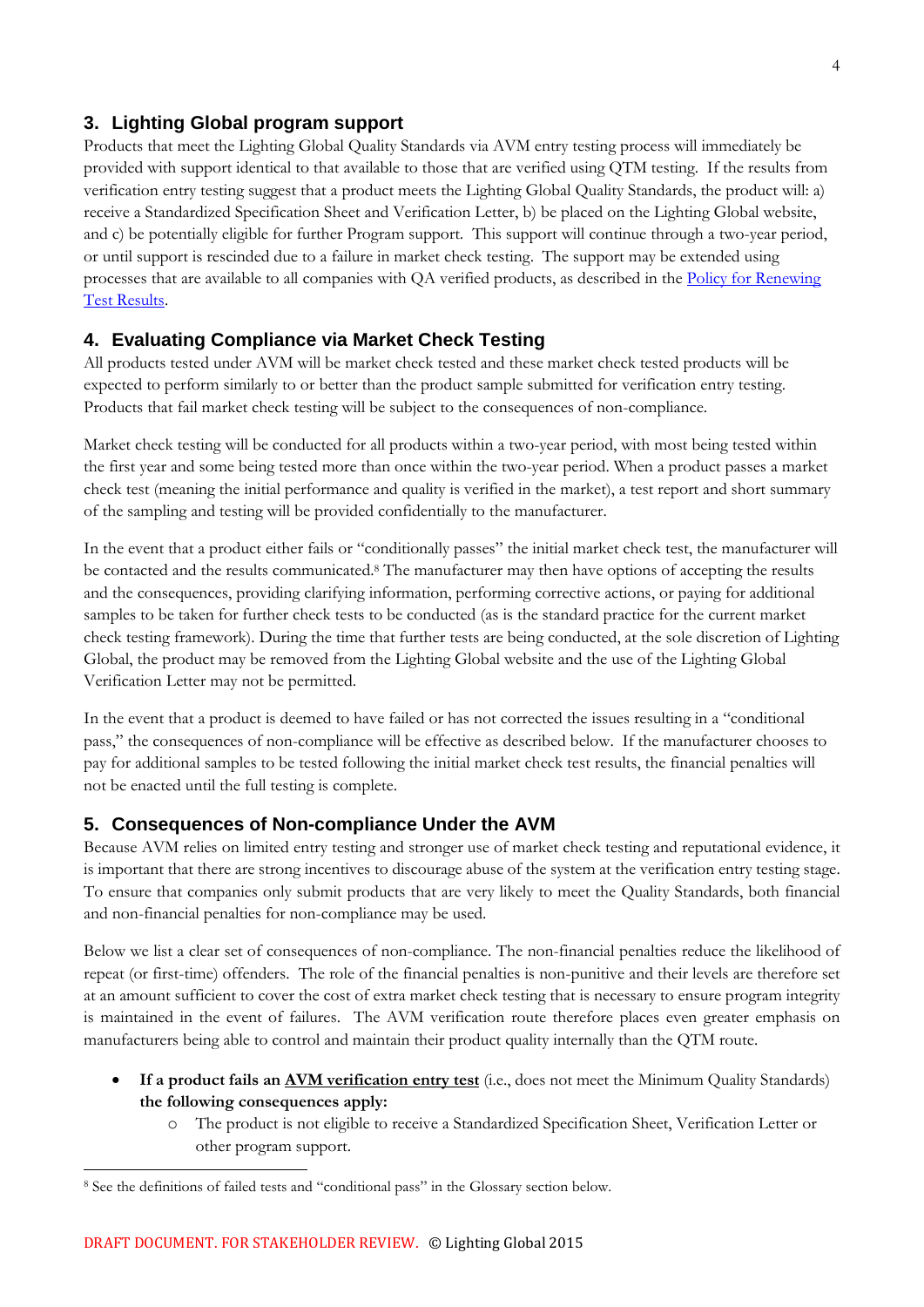- o The manufacturer is not eligible to submit products for testing under the AVM method for two years from the date of the failure. They must also have two successive products meet the Minimum Quality Standards via the QTM pathway following the failed AVM entry test. NOTE: During the first year of the AVM program, each eligible manufacturer will be allowed to have up to one AVM verification entry test failure prior to this penalty being enforced.
- o The manufacturer does not receive any refund from the full US\$10,000 test fee. Leftover funds will be used to cover the cost of market check testing other products.
- **If a product currently receiving program support based on AVM entry testing does not pass an AVM market check test the following consequences apply:**
	- o **If a product receives a "conditional pass" and the easy-to-fix issue is fully addressed (corrected across the entire product line) within one month**: the manufacturer must pay a fee of US\$5,000 for the product to maintain its status. The manufacturer will not be eligible to submit products for testing under the AVM for two years from the date of the failure. The manufacturer must also have two successive products meet the Minimum Quality Standards via QTM testing before being eligible to again use the AVM. Note: if the "conditional pass" can be resolved simply by the manufacturer providing clarifying information and documentation, this penalty may not apply.
	- o **A product fails an AVM market check test and the issues are not resolved:** the non-compliant product is delisted, use of the Verification Letter is no longer permitted, and the manufacturer has to pay a fee of US\$5,000 in addition to the current QTM or renewal testing fee for the next submitted product. <sup>9</sup> As noted above, the manufacturer will not be eligible to submit products for testing under the AVM for two years from the date of the failure, and the manufacturer must have two successive products that meet the Minimum Quality Standards via QTM testing before being eligible to again use the AVM.

To re-list a product that failed a market check test, the manufacturer may resubmit through the QTM pathway. The full QTM testing fee, plus any applicable penalties, must be paid again.

# **Anticipated Timeline for policy changes (subject to change)**

**Pilot Phase - July 2015 – December 2015:** The AVM will be available as a pathway for manufacturers who are eligible to participate in a pilot phase according to the eligibility criteria listed above. These manufacturers will be contacted by the Lighting Global Team.

**Policy finalization <b>- January 2016:** Based on experience in the pilot phase, revisions to the policy may be enacted by the Lighting Global team.

**Incorporated with normal operation:** February 2016 and onward.

<u>.</u>

<sup>9</sup> Renewal testing is used to renew test results two years after the Standardized Specification Sheet and Verification Letter were issued. Renewal testing may consist of a two-sample ISM test or full QTM testing depending on the extent the product has changed. In both cases, renewal testing requires random selection of product samples.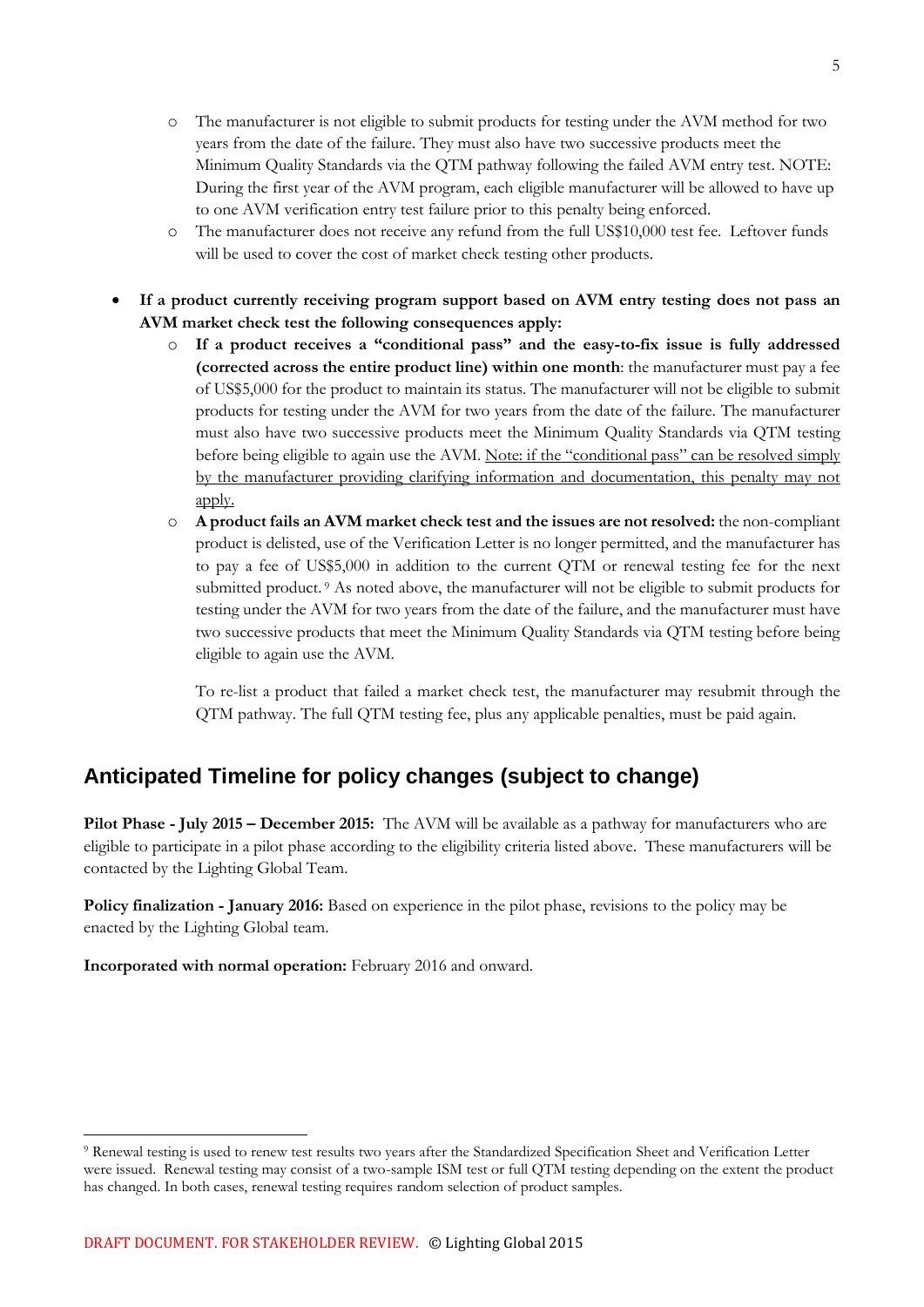## **GLOSSARY**

#### **Definition of failed tests and "conditional pass"**

A product that receives a "fail" on the cover letter sent to the manufacturer from a Quality Test Method (QTM), Market Check Test or Accelerated Verification Method (AVM) is considered to have **failed a test**. In these cases, the issue causing the failure was significant and could not be easily corrected and verified without re-testing.

In some cases a product does not fully meet the Lighting Global Quality Standards due to an easy-to-fix issue and cannot receive an initial "pass"; our team typically uses the term "conditional pass" in evaluating these products. A conditional pass gives the manufacturer an opportunity to prove that they have made the required change in the product to meet the Quality Standards. Once proven, the product's status is changed from "conditional pass" to "pass." Easy-to-fix issues include the following:

- No consumer-facing<sup>10</sup> warranty
- $\bullet$  Warranty is not  $\geq 12$  months
- A consumer-facing specification is  $> 15\%$  above the average measured value
- Product does not meet required protection levels with regard to water ingress, but may be able to address this issue by including an appropriate warning label

Note that in some cases, products will be given a "conditional pass" when the test lab requires more information to determine whether the product meets the Quality Standards.<sup>11</sup> In these cases, if the manufacturer can provide the required clarifying information or documentation, the product's status can change from "conditional pass" to "pass," and for the purposes of the AVM framework, the penalties described above will not apply.

#### **Accelerated Verification Method** Abbreviation: AVM

The testing pathway described in this document that proposes to shorten testing time by reducing the number of samples and eliminating the random sampling requirement for verification entry testing. The method maintains the rigor expected of the Lighting Global QA program by performing market check tests on all products verified through this process.

#### **IEC Technical Specification 62257-9-5 ed 2.0**

<u>.</u>

In April 2013 the Lighting Global Quality Test Method procedures were institutionalized through the International Electrotechnical Commission (IEC) as IEC Technical Specification 62257-9-5 ed 2.0. The document can be purchased from the [IEC Webstore.](http://webstore.iec.ch/webstore/webstore.nsf/Artnum_PK/47681)

<sup>10</sup> Consumer-facing means that the end user has access to the information via the packaging, user's manual, etc., prior to the time of purchase. Posting warranty information on a website, while useful, does not provide sufficient notice to consumers as many end-users do not have access to the Internet.

<sup>&</sup>lt;sup>11</sup> Examples of issues resolved with clarifying information include:

A product has overcharge or deep discharge protection, but the voltage threshold is outside of our default range. The manufacturer may provide documentation proving the tested threshold is within the battery supplier's recommendations.

A manufacturer may provide material specifying that their AC-DC charger has approval from a recognized consumer electronics safety regulator.